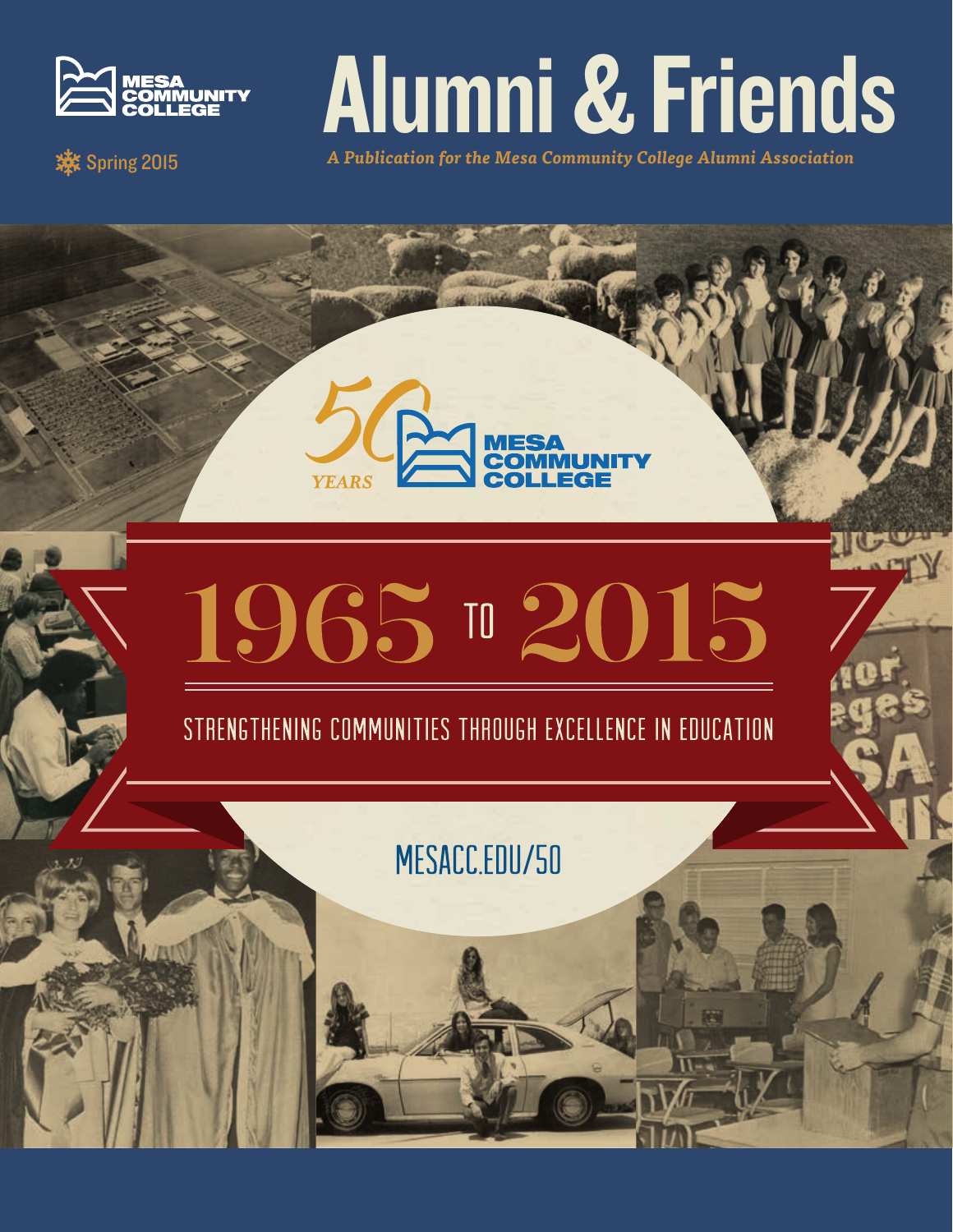## *A letter from our*  President

**To celebrate our 50th Anniversary, MCC has constructed a website to document and celebrate the successes of our students, faculty and staff. I invite you to peruse student success stories, photo galleries, and a timeline of major events in the development of MCC at www.mesacc.edu/50.**

Relive our history with us, witness how far we've come in five decades, and how many lives we've touched in the process. It's what we do best, and at MCC, we're proud of our legacy of teaching and learning. MCC's 50th Anniversary web pages will be updated periodically, and we encourage you to check back often for new content that traces the dramatic history and growth of your community college, Mesa Community College.

Speaking of MCC's legacy, one of the first items on our timeline to the next 50 years is happening as I write this message. The Higher Learning Commission of the North Central Association will send an accreditation team to MCC in the spring, our first comprehensive visit by the Higher Learning Commission since we earned the 10-year maximum continued accreditation in 2005. We have been working diligently to prepare for their visit for more than a year.

In the fall of 2010, the Higher Learning Commission invited Mesa Community College to join a cohort of colleges and universities helping to develop and pilot a new accreditation process. This new process, called Pathways, has two focuses: Assurance and Improvement. The accreditation assurance process asks a college to submit evidence of its effectiveness and responsibility. The improvement process tasks institutions to develop an ambitious and meaningful Quality Initiative, as evidence of the institution's commitment to continuous improvement.

We have submitted to the Higher Learning Commission our final report of the Quality Initiative — Informed Improvement. We are now in the final stages of compiling data, writing narratives, and soliciting input for the self-review portion of the accreditation process. By the time the HLC/NCA team reaches our campuses for their visit in early March, 2015, we will be ready to demonstrate our compliance with the criteria for accreditation and our commitment to high-quality teaching and learning for our students and the communities we serve in the southeast valley.

For sure, there will be many more stories of success for MCC in the next 50 years—and more challenges. But as we have proven for the last five decades, the ties that bind us all together in the MCC family are strong, each student success another strand in the fabric of community we have built together with our constituency. Along this continuum of achievement from the past to the future there are more chapters waiting to be written in the continuing legacy of educational excellence that is Mesa Community College.

Sincerely,

Thoman Pin

Shouan Pan, Ph.D. MCC President

 **MCC's Presidents**



**John Riggs** *1963 - 1974*

**Helena Howe** *1974 - 1978*

**Theo J. Heap** *1978 - 1984*

**Wallace A. Simpson** *1984 - 1988*

**Larry K. Christiansen** *1988 - 2007*

**Shouan Pan** *2008 - Present*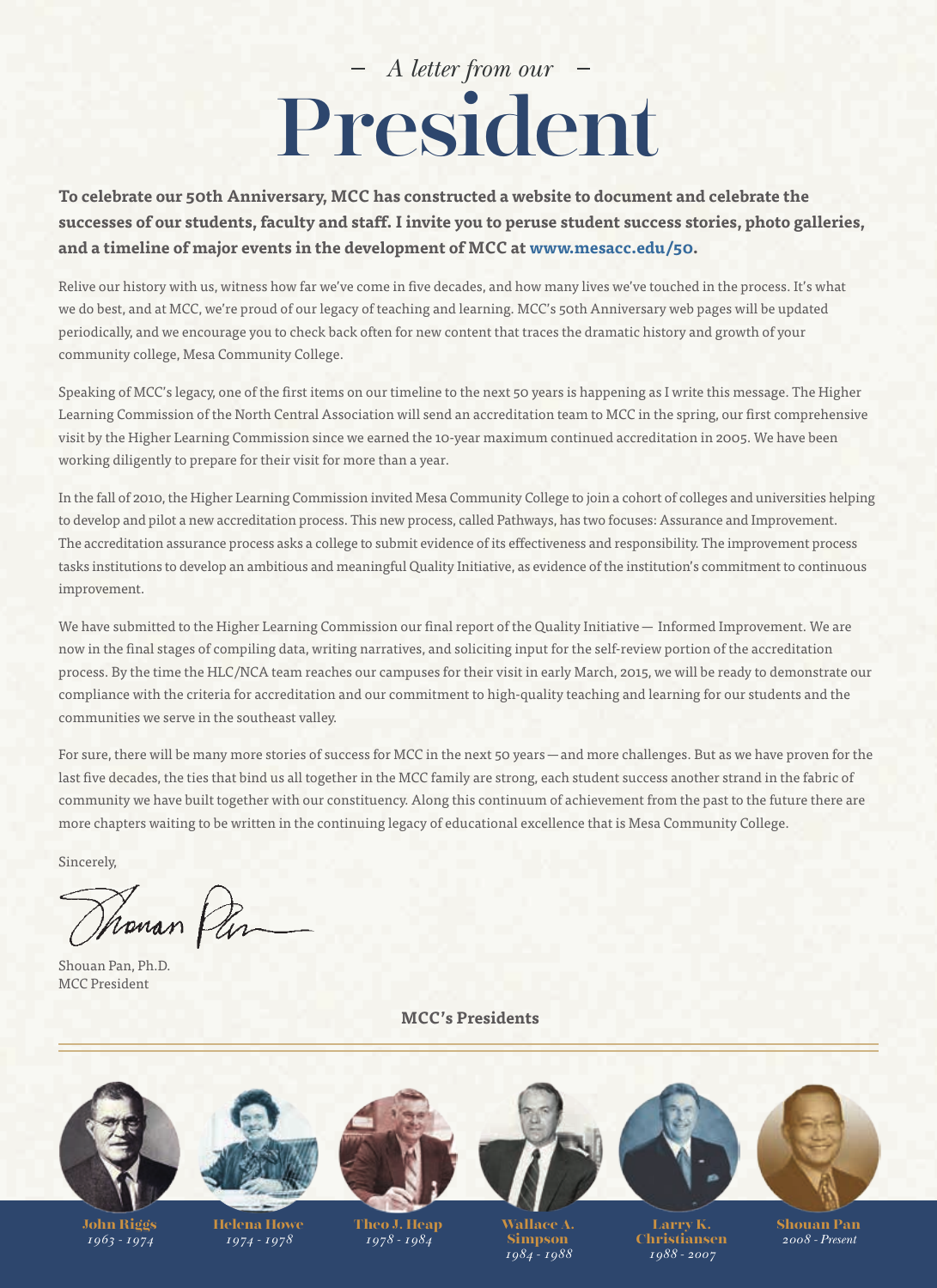*Celebrating*

## 50 Years

*Visit mesacc.edu/50 to view the full timeline*

## 1963

**EXPANDING FORWARD**

*Phoenix College – Mesa Extension*

Mesa operated as an extension campus of Phoenix College



#### 1966 **A GRAND OPENING** *MCC's Southern & Dobson Campus officially opens*

The new campus houses the student center, the science building, the maintenance building and 26 portable classrooms



#### 1968 **GOING THE DISTANCE** *Track and field shine*

MCC men's outdoor track and field won the national championship in 1968 and 1969. MCC track and field has produced more than 127 All-Americans



#### *1963*

**The First Semester** *Registering for the future*

330 students registered for classes the first semester

## 1964

**WELCOME THE HOKAMS** *MCC athletics begins*

Mesa students voted Hokams as the nickname for their athletic teams



#### *1966*

**Rainy Day Orientation** *Delayed but not deterred*

Delayed for three days, classes began with a record enrollment of 2,053



ON APRIL 12TH, 1965 THE MARICOPA JUNIOR COLLEGE DISTRICT BOARD NAMED MESA COMMUNITY COLLEGE AND GLENDALE COMMUNITY COLLEGE AS SEPARATE INSTITUTIONS FROM PHOENIX COLLEGE.

#### **1970s A CHAMPIONSHIP DECADE**



**1974 SWITCHING IT UP**



mee's new mascot

**1978 A PROPER VENUE**

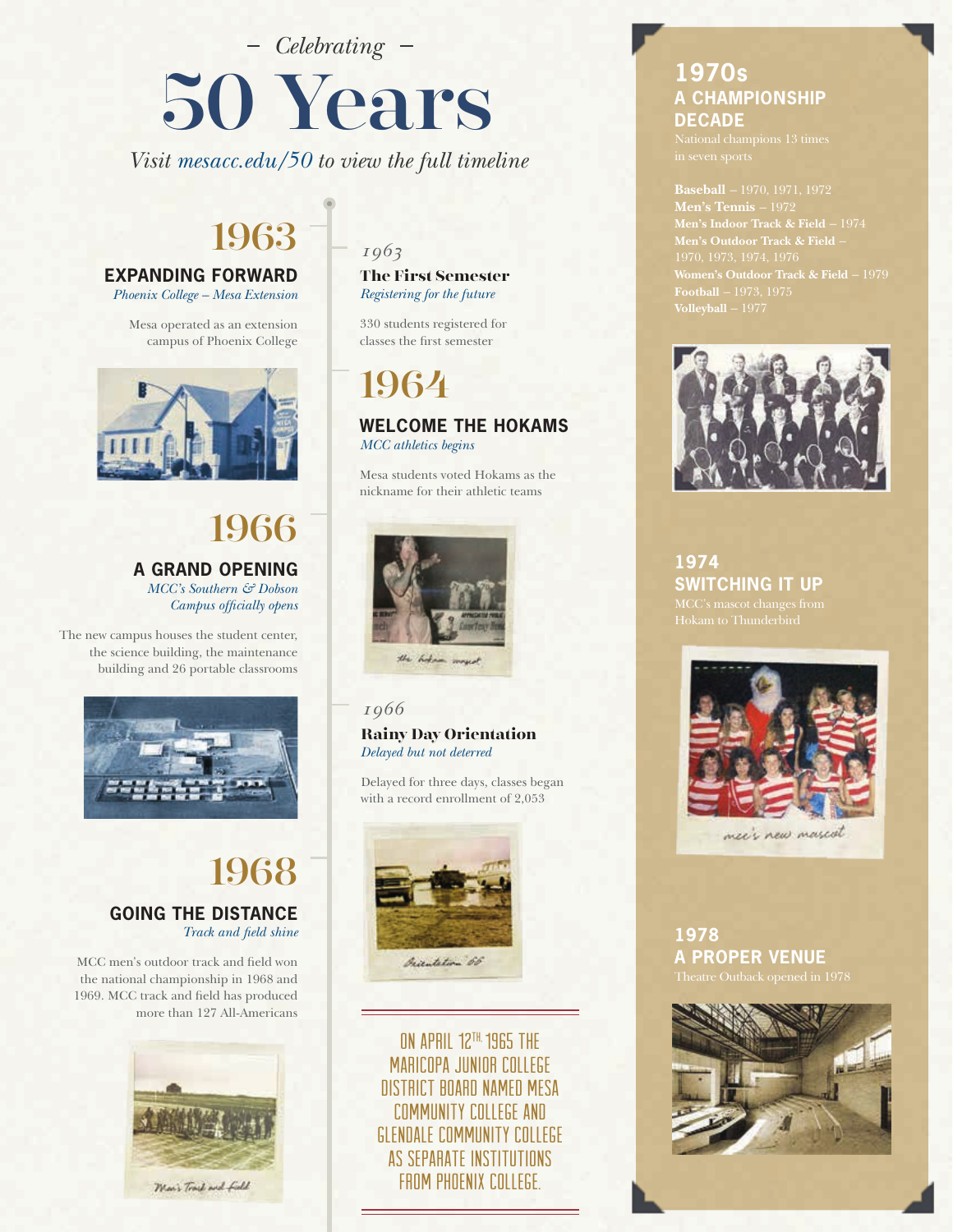#### 1980 **STELLAR STRIDES** *Champions once more*

Men's Outdoor Track and Field won the national championship



## 1985 **FULL STEAM AHEAD**

*MCC's education in demand*

Chandler-Gilbert Education Center began its first year of operation as an extension of Mesa Community College



#### 1987 **A DEAN'S PROUD MOMENT**

*Recognizing one of MCC's greatest*

Jinnett B. Kirk, MCC's first Dean of Students, was honored with the Don Carlos Humanitarian Award



#### *1982*

#### **A healthy addition** *Teamwork proves vital*

Health Improvement Center built by MCC coaches and employees on evenings and weekends without tax or government dollars



## 1986

#### **THE LEGACY OF THEO HEAP**

*In honor of MCC's past*

The MCC east gymnasium was named after Theo Heap, former president, athletic director and coach, during Dedication Ceremonies on December 19



#### *1989* **A Silver Jubilee** *MCC celebrates 25th anniversary*

T-Bird Corner at Southern and Dobson received a facelift for the 25th anniversary. The stained glass Thunderbird was a gift from the 1978 Evening Student Government Association



#### **1990 BIG TIME**



#### **1995 OPEN FOR BUSINESS**

#### **1997 COMING UP ROSES**

1111



Rose Society Rose Garden 97

#### **1999 HONORING WESTON LETTER**

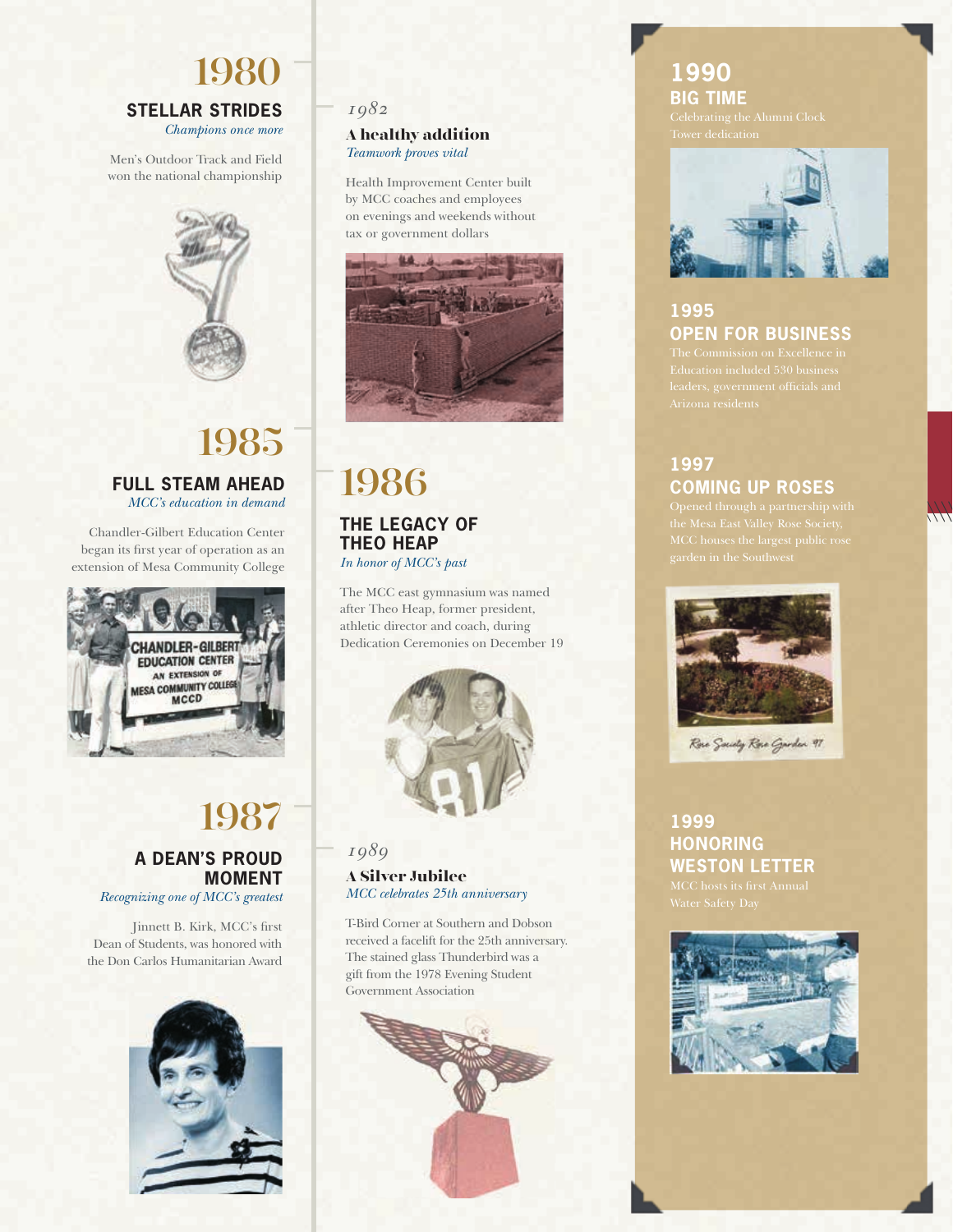## 2000

#### **THE BEGINNING OF RED MOUNTAIN** *A groundbreaking event*

Phase I construction began for Red Mountain Campus



*In 2001-02 MCC reached an annual enrollment of 44,000 students with classes across the East Valley.*

#### 2006 **HIGHEST HONORS** *MCC named to U.S. President's Higher Education Honor Roll*

Highlights the role colleges play in solving community problems and placing students on a lifelong path of civic engagement



MCC RECOGNIZED BY THE COUNCIL FOR HIGHER EDUCATION ACCREDITATION (CHEA) IN 1997 FOR INSTITUTIONAL PROGRESS IN STUDENT LEARNING OUTCOMES.

*2002*

#### **Fun with Science** *First MCC Science Day on April 9th*

Local schools invited to participate in science activities on campus



## 2004

#### **NATIONAL RECOGNITION** *Presidential visit*

President George W. Bush visited Mesa Community College to discuss his proposal for a \$250 million federal grant for job training programs in community colleges across the nation



**Photo by Michael Cooper Photo by Michael Cooper** 

#### *2008*

#### **Rise of the Thunderbird** *Football team debuts new logo*

Newly redesigned Thunderbird athletic mascot logo



Hamacaming 08

#### **2010 RED MOUNTAIN CENTRAL COURTYARD CIENEGA**



### **2013 MOST DISTINGUISHED**

#### **2014 THRILLING VICTORIES**



#### **2014 PERFORMING ARTS PLEDGE**



#### **2015 STUDENTS SERVE 530,088 HOURS**